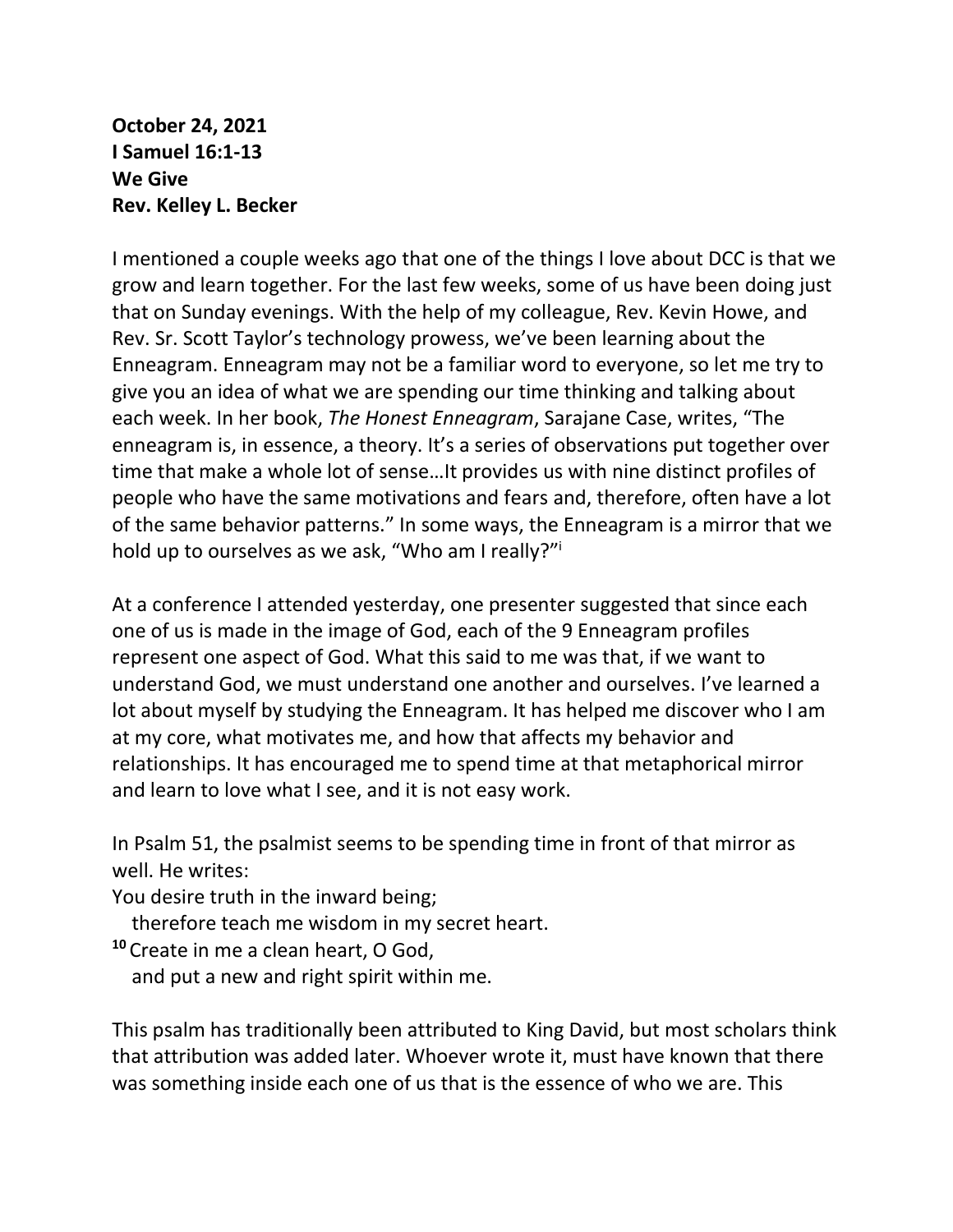"inward being" the psalmist writes about, I believe, is the part of us that connects with the divine and that is the truest part of ourselves. That is the part of myself I have learned about as I've studied the Enneagram and in today's story of the call of David, we will read that this is the part of David that God saw and that compelled God to call him as a king. The same is true, I believe, for us, God sees that truest part of ourselves and calls each one of us to use it to bring about the world God desires.

Before I read today's text, I want to connect it to where we were last week.

Last week we heard God calling to the child Samuel. Samuel grew up to be a trustworthy prophet who revealed God's word to the people. Remember this was sort of an in-between time for the Israelites. The Israelites had been guided by a series of judges, whose stories are told in the Book of Judges. The stories of the judges end with, "The people did what was right in their own eyes," which was not a good thing. Anyway, the system of judgeships failed miserably. The people began to recognize that they needed a more formal leader. They asked for a king. Samuel reminded them that God was their king, so they didn't need a human one. But they insisted and God acquiesced, appointing Saul as the first king of Israel.

According to I Samuel 9, Saul was head and shoulders taller than anyone else in the country, and he was handsome and charismatic. Unfortunately, he also chose political expediency over faithfulness to God's way. When waiting for God and Samuel to give their blessing amid a military situation became too difficult, he took matters into his own hands. As a result, Samuel told him that God would choose another king to take his place. That brings us to today's story in I Samuel 16 when Saul is still king but has just heard from God that his days as king are numbered.

## This is I Samuel 16: 1-13.

**16** The Lord said to Samuel, "How long will you grieve over Saul? I have rejected him from being king over Israel. Fill your horn with oil and set out; I will send you to Jesse the Bethlehemite, for I have provided for myself a king among his sons." **<sup>2</sup>** Samuel said, "How can I go? If Saul hears of it, he will kill me." And the Lord said, "Take a heifer with you, and say, 'I have come to sacrifice to the Lord.' **<sup>3</sup>** Invite Jesse to the sacrifice, and I will show you what you shall do; and you shall anoint for me the one whom I name to you." **<sup>4</sup>** Samuel did what the Lord commanded and came to Bethlehem. The elders of the city came to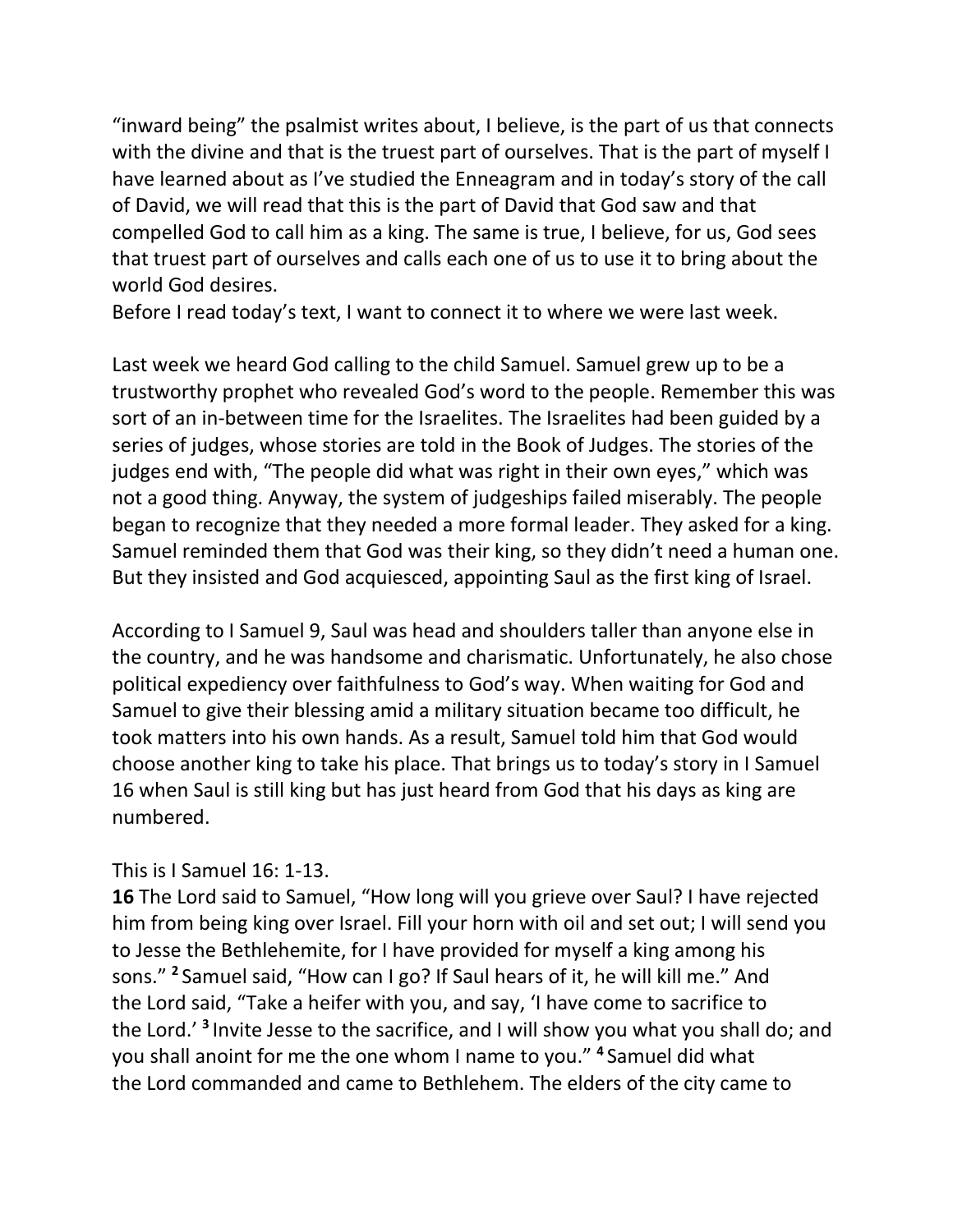meet him trembling, and said, "Do you come peaceably?" **<sup>5</sup>**He said, "Peaceably; I have come to sacrifice to the Lord; sanctify yourselves and come with me to the sacrifice." And he sanctified Jesse and his sons and invited them to the sacrifice. **<sup>6</sup>**When they came, he looked on Eliab and thought, "Surely the Lord's anointed is now before the Lord." **<sup>7</sup>** But the Lord said to Samuel, "Do not look on his appearance or on the height of his stature, because I have rejected him; for the Lord does not see as mortals see; they look on the outward appearance, but the Lord looks on the heart." **<sup>8</sup>** Then Jesse called Abinadab, and made him pass before Samuel. He said, "Neither has the Lord chosen this one." **<sup>9</sup>** Then Jesse made Shammah (Sham **ah**) pass by. And he said, "Neither has the Lord chosen this one." **<sup>10</sup>** Jesse made seven of his sons pass before Samuel, and Samuel said to Jesse, "The Lord has not chosen any of these." **<sup>11</sup>** Samuel said to Jesse, "Are all your sons here?" And he said, "There remains yet the youngest, but he is keeping the sheep." And Samuel said to Jesse, "Send and bring him; for we will not sit down until he comes here." **<sup>12</sup>**He sent and brought him in. Now he was ruddy, and had beautiful eyes, and was handsome. The Lord said, "Rise and anoint him; for this is the one." **<sup>13</sup>** Then Samuel took the horn of oil and anointed him in the presence of his brothers; and the spirit of the Lord came mightily upon David from that day forward. Samuel then set out and went to Ramah (Rah mah).

This story is about David's initial selection as king, which may seem premature since Saul was still king. Samuel was still finding himself upset at Saul's failure as king, but God was ready to move on, so he dispatched Samuel to Bethlehem to anoint the next king, one of Jesse's sons. This created some anxiety for Samuel. You can imagine that choosing a new king while the old king was still king wouldn't sit well with the king who still wanted to be king. But Samuel did as he was instructed and went to Jesse's house in Bethlehem where he found some really fine king candidates. Based on the culture around him, Samuel assumed that God was after the oldest son, though we have seen in other stories that God is not confined by cultural norms. So, if not the oldest son, at least one who looked like a king, you know…large and in charge.

But God consistently chooses the one the world does not. The lesson here is the same as we see in the biblical texts over and over. The world has a pecking order: elder son over youngest, Pharaohs over slaves, the sons of priests over an outsider. Those pecking orders do not apply to God's kin-dom. David, the youngest, smallest, son of Jesse would be king, "for the Lord does not see as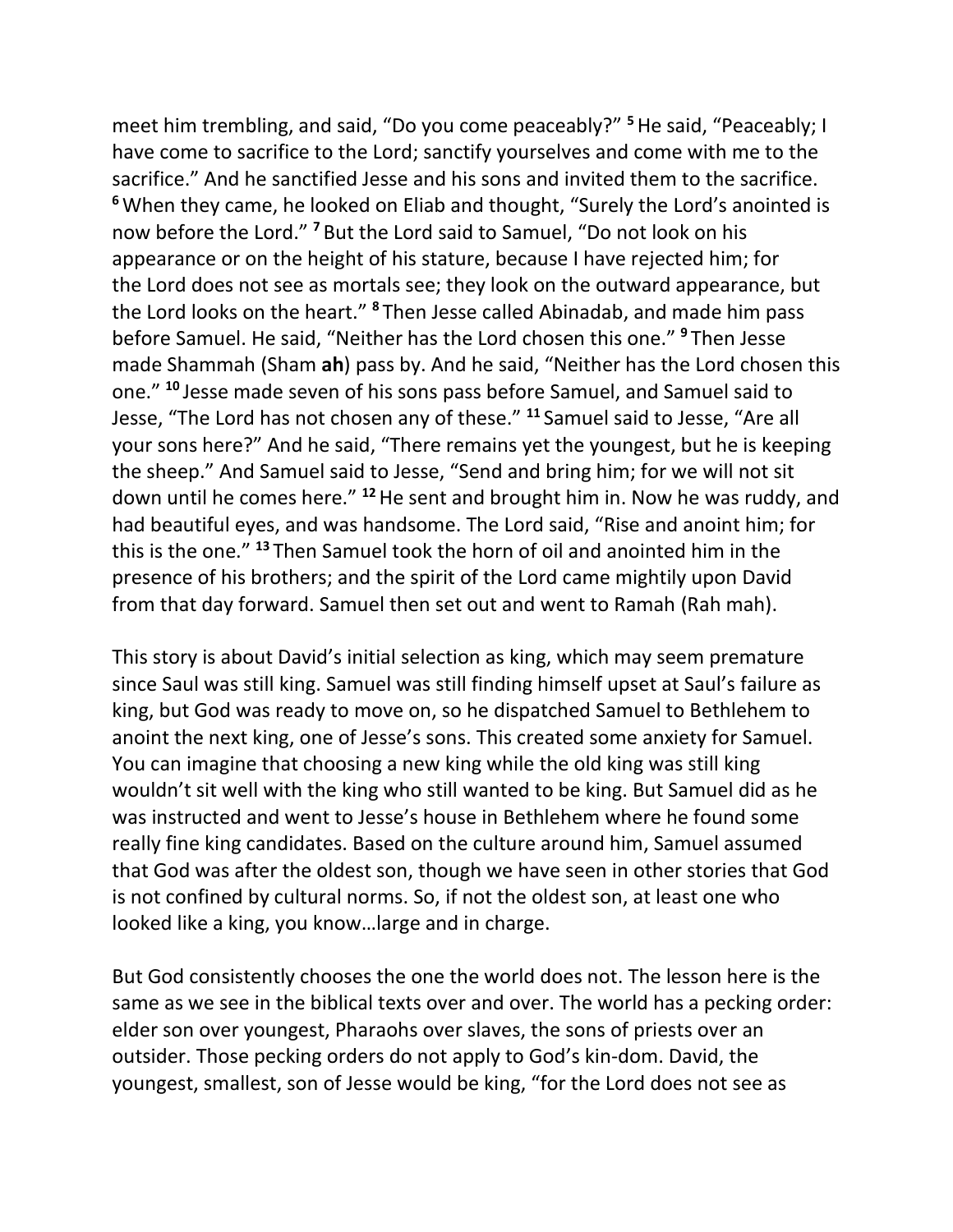mortals see; they look on the outward appearance, but the Lord looks on the heart." And we can't blame God for going a different direction at this point, Saul was a perfect physical specimen and he failed spectacularly. Maybe it was time for a change in tactic. Maybe what was inside David, at his core, was more important than the size of his stature. David was chosen because of who he was on the inside because he had a heart that was tuned to God.

We have the benefit of knowing David's full story and we know that David, like Saul, was not perfect. We like to clean up his encounter with Bathsheba and call it an affair, but it wasn't. David used his power to take what was not his. He raped another man's wife and impregnated her. And then, to cover his tracks, he had her husband, a loyal soldier, killed in battle. Some people have suggested Psalm 51 was written by David as an act of repentance following the "Bathsheba incident." I doubt it, but if it was, it falls way short, considering what he had done. If that was written by David, he should have at least said Bathsheba's name.

Today's text, though, tells us that God called David as king because he saw who David was at his core. As cruel and selfish as what he did to Bathsheba was, it was not all he was. In fact, in many ways, David's reign was incredibly successful. Except for Jesus, the Bible has more David stories than any other biblical character. In the biblical narrative, we are told he was a skilled musician, called on, as a youngster, to soothe Saul's troubled soul. He defeated Goliath with a sling shot, was a gifted military strategist, and in many ways was very faithful to his call to care for and protect the people of Israel. And even though Saul tried to have David killed, David refused to lay a hand on Saul or his family.

David was complicated, like most of us; a two-sided character whose life exemplifies the best and worst of what life looks like when a person follows God's ways and when they do not. His life highlights the reason God and Samuel warned the people that having a human being as king is not ideal and it is messy. And we don't have to look far in our world today to see how human beings can quickly cause things to go amuck (Amuck, amuck, amuck-reference to the movie *Hocus Pocus*).

Truthfully, we are all a bit two-sided, aren't we?

Sometimes we do the right thing and sometimes we do the wrong thing. David's story reminds us that God sees beyond what we do to what's at our core, the *why*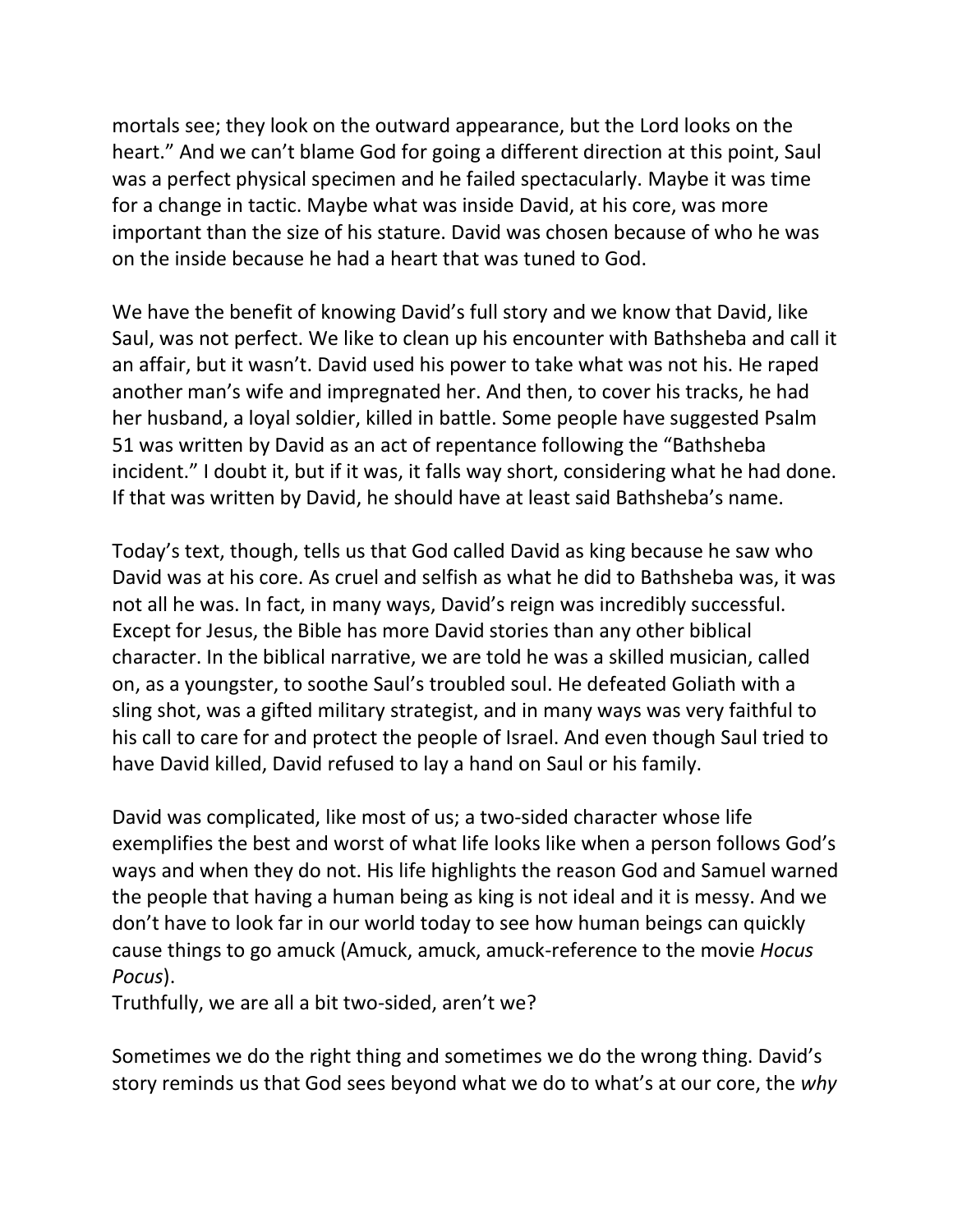behind what we do. One of the things learning about the Enneagram theory has taught me is that our actions, the things other people can see, don't always tell the whole story. Two people can do the same thing, but for different reasons. Here is an easy example:

Let's imagine that you observe someone in the grocery store who drops their bag of groceries on the way out the door. Quickly, two people swoop in to help. On the outside, the two people who stop to help seem alike, right? They see someone in need, and they help. Both have done a very kind thing.

But the two people aren't necessarily doing it for the same reason.

One person is helping because it is the right thing to do. And the most important thing to that person is to be seen as right.

The other person, though, helps because they have learned that if they help people, then people will love them. And being seen as lovable is the most important thing.

Two different motives for the same action.

Human beings see the action. God sees the motivation.

Big companies spend millions of dollars every year to figure out what motivates people to buy what they are selling, and they try to tap into that motivation. I mean…what motivates people to buy a stuffed flamingo toy that you feed and then goes potty in its own potty?

Or finger covers to protect your fingers from cheese dust when you eat Cheetos? Or Band aids that look like bacon strips? Why???

And it isn't just corporations that try to figure us out. Non-profits do the same thing. They try to figure out what will motivate their donors to give to their organization so they can continue to do the work they are doing. Some even use beer! And the same is true of churches. Church leaders spend hours trying to figure out how to get people to give more to the church in a world in which people have a lot of choices about how to spend their money. Most churches have a yearly stewardship campaign like the one we are in the middle of right now. Some preachers give fiery sermons to motivate their congregations to give. Some use fear: If you want your heavenly reward, you better give, or you will spend eternity in a very warm environment. Some use guilt: God has given us so much; the least, the very least, you can do is give back to the church. In a surprise to no one, I am not a fan of either of those tactics. I'm a huge fan of loving God, so it would be expedient for me to take the easy way out and just say, "Your giving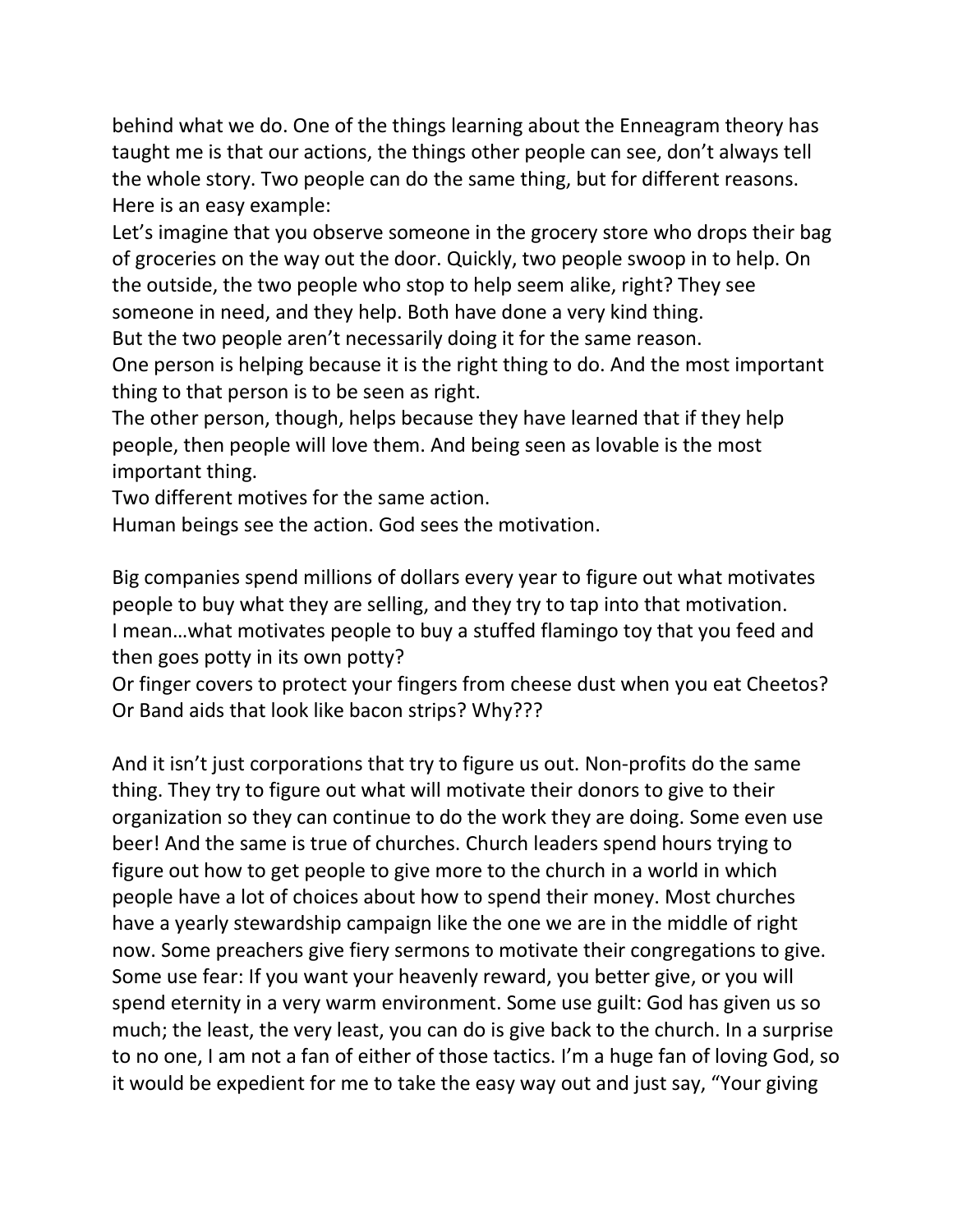should be motived by your love for God." But I think there is more to it than that. In fact, when asked, not one person said to me, "I give to DCC because I love God," though I do not doubt anyone's devotion to our Creator.

I believe we are all motivated to give for different reasons because we are all connected to this church and connected to God in different ways. I have become even more convinced of this since I've actually asked people why they give to DCC.

It turns out, some of us give because we believe the work we do together brings the world closer to being made right, the way that God dreams the world will be. Some of us give because we recognize that this is a safe place for all people and safety is important to us. Others give because at DCC we don't have to check our brains at the door. We affirm that the head, heart, and body are all equal parts of our faith and our life together. We give because we care about our neighbors who are vulnerable, and the money we give helps ease their suffering. Some of us give because the math is pretty simple, if we don't give, some of what we love about DCC won't happen.

We give because, with all of our differences, we can do more together than we can on our own. We are better together. And the community of Bartlesville is better because we are together. I am out in the community, on your behalf, all the time and people tell me regularly how much they appreciate what we do. To be clear, some people call me a heretic, but most people thank me. What we do matters. Please consider what you will give to our shared ministry in 2022 and fill out an estimate of giving form today. The forms are available online through a button on our homepage and on the coffee table in the fellowship hall. Next week, we will wrap up our emphasis on stewardship and generosity with Celebration Sunday. We will celebrate what we have done in 2021, dedicate our 2022 estimates of giving, and following worship, we will eat lunch together and play a bit of Halloween BINGO for prizes. And everyone is invited to play! There will be good grown-up prizes as well! I hope you will be here for it. Whether we are working or playing, we need who you are in order to be the church we were created to be.

Amen.